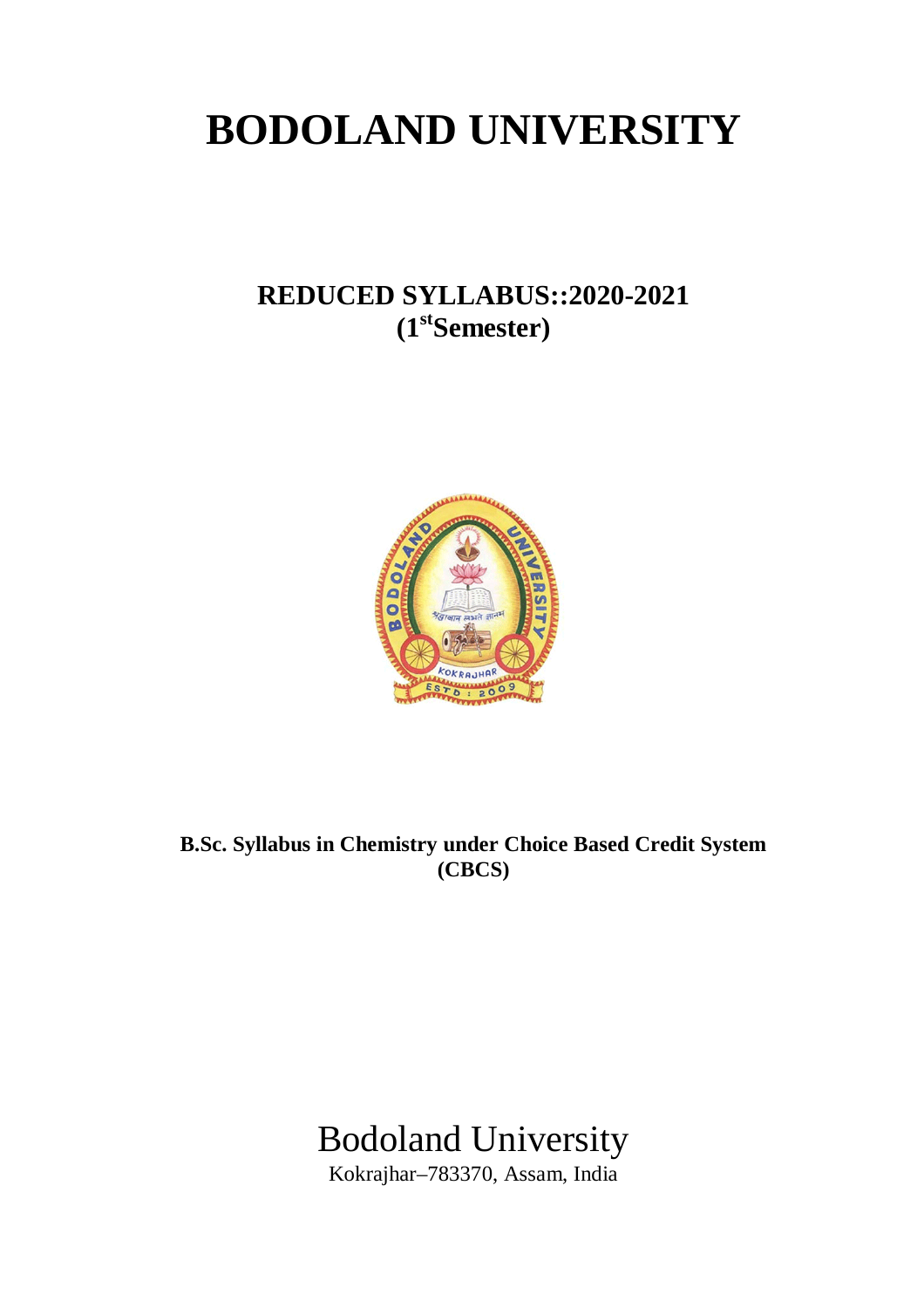# **B.Sc. with Chemistry Honours**

| S1.          | <b>CORE COURSE (14)</b>                | <b>Ability</b>  | <b>Skill</b>      | Discipline Specific       | Generic         |
|--------------|----------------------------------------|-----------------|-------------------|---------------------------|-----------------|
| No.          |                                        | Enhancement     | Enhancement       | Elective (DSE) (4)        | Elective        |
|              |                                        | Compulsory      | Course (SEC) (2)  |                           | (GE)(4)         |
|              |                                        | Course          |                   |                           |                 |
|              |                                        | $(AECC)$ $(2)$  |                   |                           |                 |
| $\mathbf I$  | <b>Inorganic Chemistry-I</b>           | (English/Hindi/ |                   |                           | $GE-1$          |
|              | $(4+2)$                                | <b>MIL</b>      |                   |                           | $(Chemistry-I)$ |
|              | <b>Physical Chemistry-I</b> (4+2)      | Communication)  |                   |                           |                 |
| $\mathbf{I}$ | Organic Chemistry-I $(4+2)$            | Environmental   |                   |                           | $GE-2$          |
|              | <b>Physical Chemistry-II</b> $(4+2)$   | Science         |                   |                           | $(Chemistry-2)$ |
|              |                                        |                 |                   |                           |                 |
| III          | <b>Inorganic Chemistry-II</b> $(4+2)$  |                 | $SEC-1$           |                           | $GE-3$          |
|              | <b>Organic Chemistry-II</b> $(4+2)$    |                 | (Basic Analytical |                           | (Chemistry-3)   |
|              |                                        |                 | Chemistry)        |                           |                 |
|              | <b>Physical Chemistry-III</b> (4+2)    |                 |                   |                           |                 |
|              |                                        |                 |                   |                           |                 |
| IV           | <b>Inorganic Chemistry-III</b> $(4+2)$ |                 | SEC-2             |                           | $GE-4$          |
|              | Organic Chemistry-III $(4+2)$          |                 | (Fuel Chemistry)  |                           | (Chemistry-4)   |
|              | <b>Physical Chemistry-IV</b> $(4+2)$   |                 |                   |                           |                 |
| $\mathbf{V}$ | <b>Organic Chemistry-IV</b> $(4+2)$    |                 |                   |                           |                 |
|              |                                        |                 |                   | (Analytical               |                 |
|              |                                        |                 |                   | Methods in                |                 |
|              |                                        |                 |                   | Chemistry)                |                 |
|              | <b>Physical Chemistry-V</b> $(4+2)$    |                 |                   | $\overline{\text{DSE-2}}$ |                 |
|              |                                        |                 |                   | (Instrumental             |                 |
|              |                                        |                 |                   | Methods of                |                 |
|              |                                        |                 |                   | <b>Chemical Analysis)</b> |                 |
| VI           | <b>Inorganic Chemistry-IV</b> $(4+2)$  |                 |                   | $DSE-3$                   |                 |
|              |                                        |                 |                   | (Applications of          |                 |
|              |                                        |                 |                   | Computers in              |                 |
|              |                                        |                 |                   | Chemistry)                |                 |
|              | Organic Chemistry-V $(4+2)$            |                 |                   | DSE-4                     |                 |
|              |                                        |                 |                   | (Dissertation)            |                 |

- **Chemistry Generic Elective (GE) papers for the honours students of other Departments/Disciplines (like Physics, Mathematics, Botany, Zoology, etc.). GE-1**: *Chemistry-1*, **GE-2**: *Chemistry-2*, **GE-3**: *Chemistry-3*, **GE-4**: *Chemistry*-*4*.
- **Chemistry honours students have to choose GE papers from other Departments/Disciplines. However, at least two GE Mathematics papers are compulsory for admission in M.Sc. Chemistry in Bodoland University.**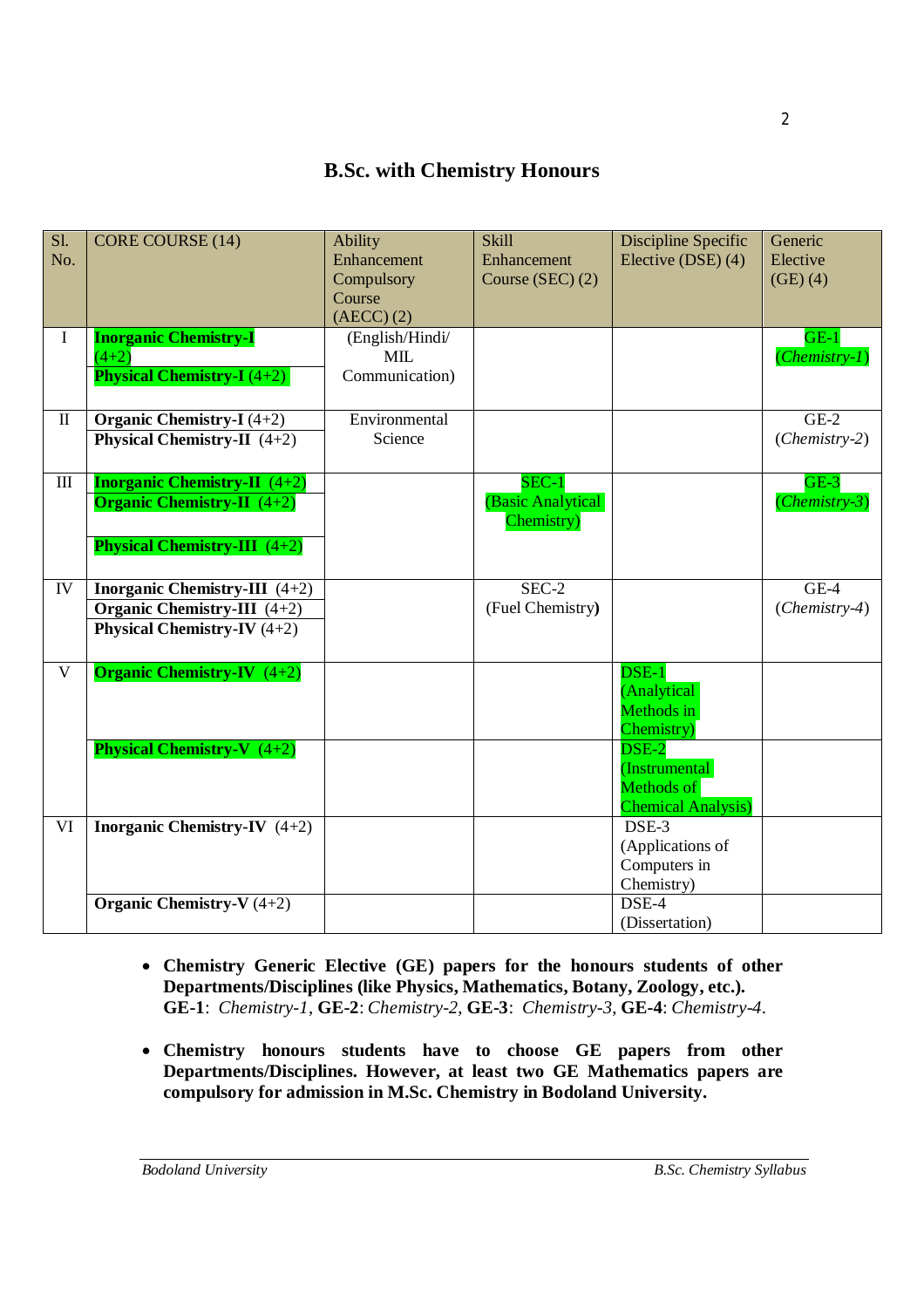# **Curriculum Structures for B.Sc. Chemistry Honours No. of papers =14+12=26 Total Credits = 140, Total Marks = 2400**

| <b>SEMESTER-I</b> |                     |                |               |                |                 |              |  |  |  |  |
|-------------------|---------------------|----------------|---------------|----------------|-----------------|--------------|--|--|--|--|
| <b>Paper Code</b> | <b>Course</b>       | $L+T+P$        | <b>Credit</b> | <b>End Sem</b> | <b>Internal</b> | <b>Total</b> |  |  |  |  |
|                   |                     |                |               | <b>Marks</b>   | <b>Marks</b>    | <b>Marks</b> |  |  |  |  |
| <b>CHY-101H</b>   | CC 1: Inorganic     | $4 + 0 + 2$    | 6             | $60(L)+20(P)$  | 20              | 100          |  |  |  |  |
|                   | Chemistry-I         |                |               |                |                 |              |  |  |  |  |
| <b>CHY-102H</b>   | CC 2: Physical      | $4+0+2$        | 6             | $60(L)+20(P)$  | 20              | 100          |  |  |  |  |
|                   | Chemistry-I         |                |               |                |                 |              |  |  |  |  |
| Paper             | $GE-1$              | $4+0+2$        | 6             | $60(L)+20(P)$  | 20              | 100          |  |  |  |  |
|                   |                     |                |               |                |                 |              |  |  |  |  |
| COMM-             | $AECC-1$ : (English | $\overline{2}$ | 2             | 50(L)          |                 | 50           |  |  |  |  |
| 104HR             | /Hindi/MIL          |                |               |                |                 |              |  |  |  |  |
|                   | Communication)      |                |               |                |                 |              |  |  |  |  |
| <b>Total</b>      |                     | 20             | 20            | 290            | 60              | 350          |  |  |  |  |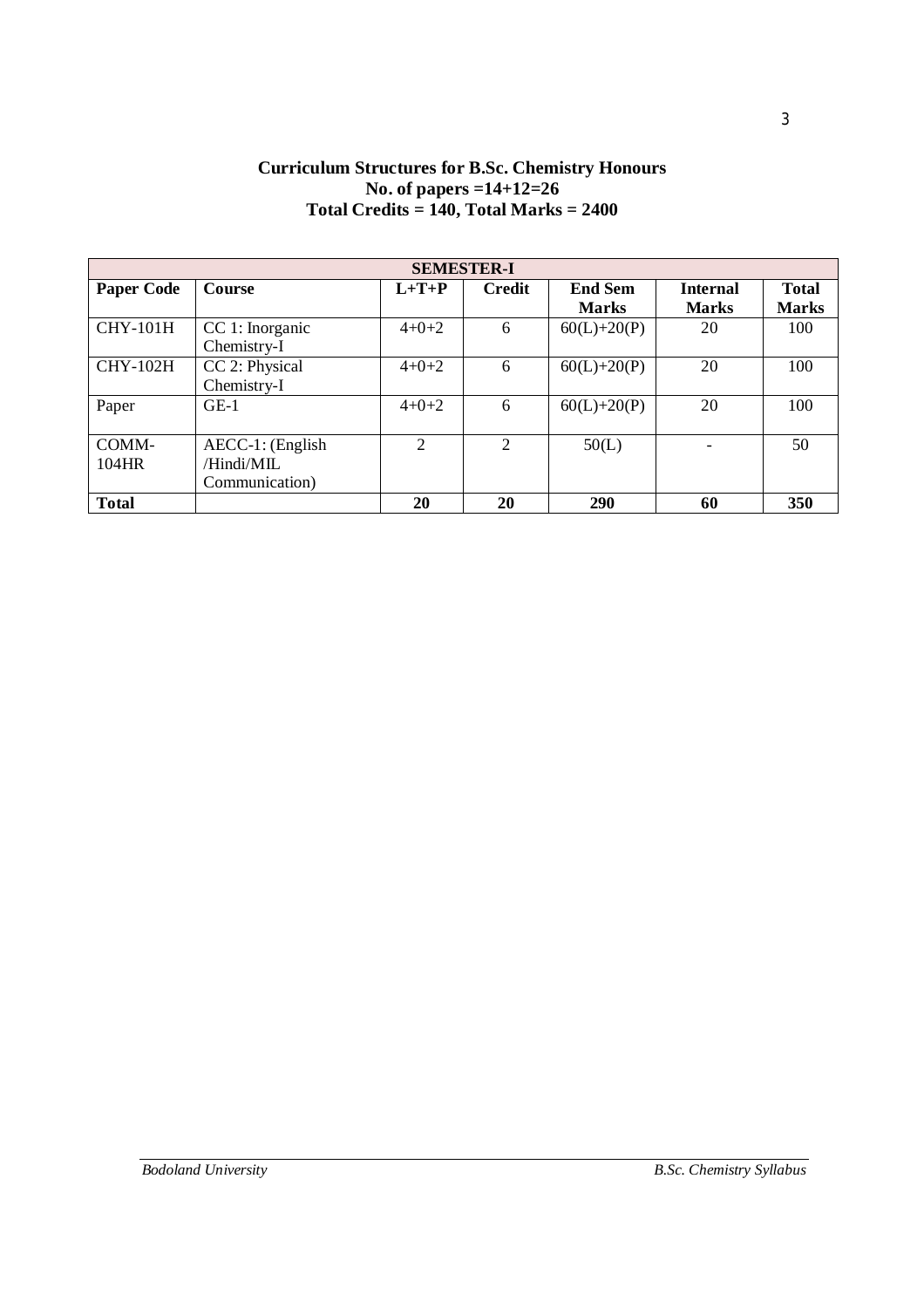# **B.Sc. HONOURS IN CHEMISTRY (***CORE COURSES***)**

# **SEMESTER I**

# **CHEMISTRY-CC 1: INORGANIC CHEMISTRY-I (Credits: Theory-04, Practicals-02) Theory: 60 Lectures**

#### **Atomic Structure:**

Bohr's theory, its limitations and atomic spectrum of hydrogen atom. Wave mechanics: de Broglie equation, Heisenberg's Uncertainty Principle and its significance, Schrödinger's wave equation, significance of  $\psi$  and  $\psi^2$ . Quantum numbers and their significance. Pauli's Exclusion Principle, Hund's rule of maximum multiplicity, Aufbau's principle and its limitations.

#### **(14 Lectures)**

#### **Periodicity of Elements:**

*s*, *p*, *d*, *f* block elements, the long form of periodic table. Detailed discussion of the following properties of the elements, with reference to *s* and *p*-block.

(a) Effective nuclear charge, shielding or screening effect, Slater rules, variation of effective nuclear charge in periodic table.

(b) Atomic radii (van der Waals)

(c) Ionic and crystal radii.

(d) Covalent radii (octahedral and tetrahedral)

(e) Ionization enthalpy, Successive ionization enthalpies and factors affecting ionization energy. Applications of ionization enthalpy.

(f) Electron gain enthalpy, trends of electron gain enthalpy.

(g) Electronegativity, Pauling's/ Mulliken's electronegativity scales.

#### **(16 Lectures)**

# **Chemical Bonding:**

(i) *Ionic bond:* General characteristics, types of ions, size effects, radius ratio rule and its limitations. Packing of ions in crystals. Born-Landé equation with derivation. Madelung constant, Born-Haber cycle and its application, Solvation energy.

(ii) *Covalent bond:* Lewis structure, Valence Bond theory (Heitler-London approach).Energetics of hybridization, equivalent and non-equivalent hybrid orbitals. Bent's rule, Resonance and resonance energy, Molecular orbital theory. Molecular orbital diagrams of diatomic and simple polyatomic molecules  $N_2$ ,  $O_2$ ,  $C_2$ ,  $B_2$ ,  $F_2$ ,  $CO$ ,  $NO$ , and their ions; HCl, BeF2, CO2, (idea of s-p mixing and orbital interaction to be given). Formal charge, Valence shell electron pair repulsion theory (VSEPR), shapes of simple molecules and ions containing lone pairs and bond pairs of electrons, multiple bonding ( $\sigma$  and  $\pi$  bond approach) and bond lengths.

Covalent character in ionic compounds, polarizing power and polarizability. Fajan's rules and consequences of polarization.

Ionic character in covalent compounds: Bond moment and dipole moment.

(iv) *Weak Chemical Forces:* van der Waals forces, ion-dipole forces, dipole-dipole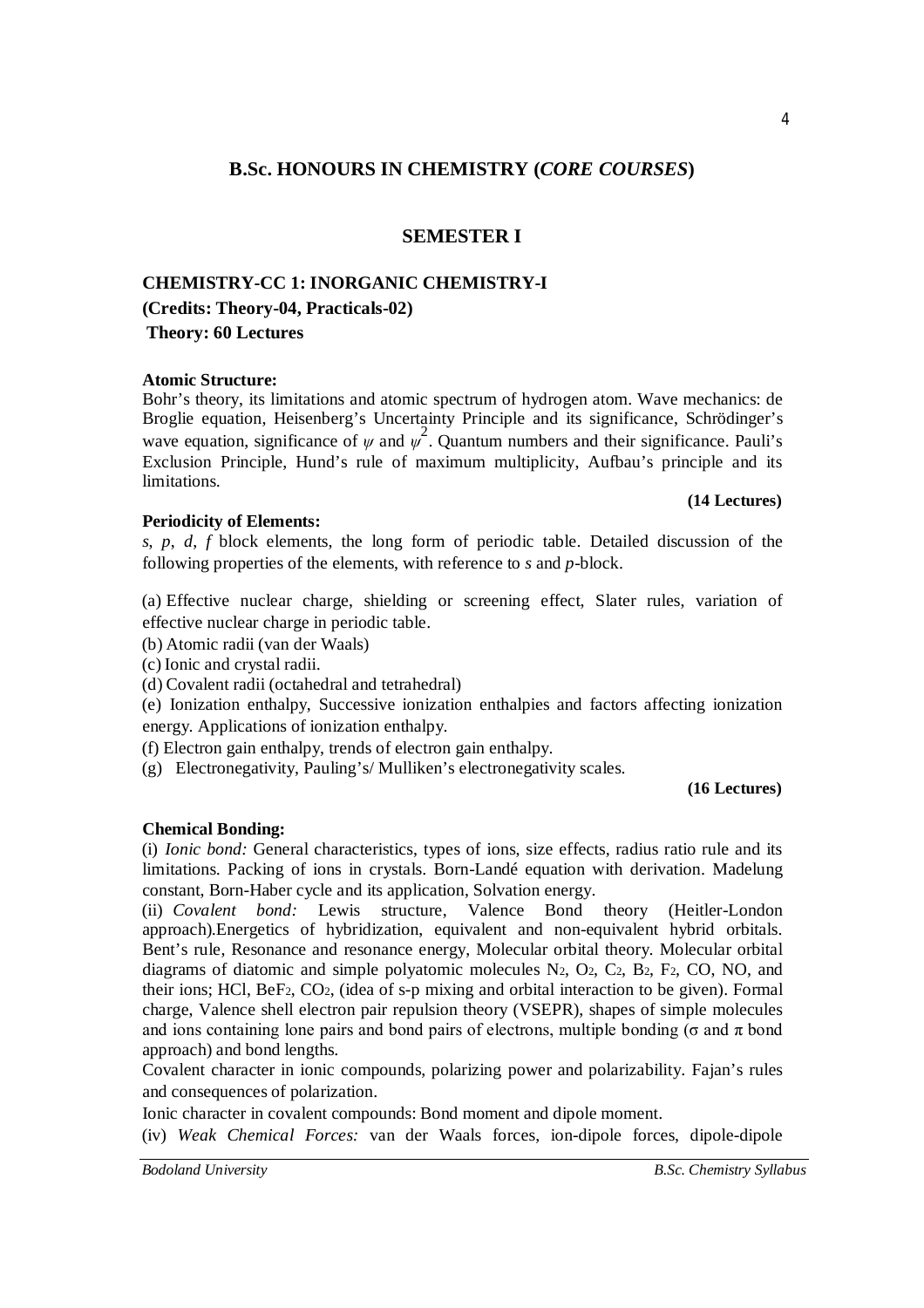interactions, induced dipole interactions, Instantaneous dipole-induced dipole interactions. Repulsive forces, Hydrogen bonding (theories of hydrogen bonding, valence bond treatment) Effects of chemical force, melting and boiling points, solubility energetics of dissolution process.

#### **(26 Lectures)**

#### **Oxidation-Reduction:**

Redox equations, Standard Electrode Potential and its application to inorganic reactions.

**(4 Lectures)**

#### **Reference Books:**

- Lee, J.D. *Concise Inorganic Chemistry* ELBS, 1991.
- □ Douglas, B.E. and McDaniel, D.H. *Concepts & Models of Inorganic Chemistry* Oxford, 1970
- Atkins, P.W. & Paula, J. *Physical Chemistry*,  $10^{th}$  Ed., Oxford University Press, 2014.
- □ Day, M.C. and Selbin, J. *Theoretical Inorganic Chemistry*, ACS Publications, 1962.
- Rodger, G.E. *Inorganic and Solid State Chemistry*, Cengage Learning India Edition, 2002.

# **CHEMISTRY LAB- CC 1: LAB: 60 Lectures**

# **(A) Titrimetric Analysis**

(i) Preparation of solutions of different Molarity/Normality of titrants

# **(B) Acid-Base Titrations**

- (i) Estimation of carbonate and hydroxide present together in mixture.
- (ii) Estimation of carbonate and bicarbonate present together in a mixture.

# **(C) Oxidation-Reduction Titrimetry**

- (i) Estimation of Fe (II) and oxalic acid using standardized KMnO<sup>4</sup> solution.
- (ii) Estimation of Fe (II) with K2Cr2O<sup>7</sup> using internal (diphenylamine) and external indicator.

# **Reference text:**

1. Mendham, J., A. I. Vogel's *Quantitative Chemical Analysis 6thEd.,* Pearson, 2009.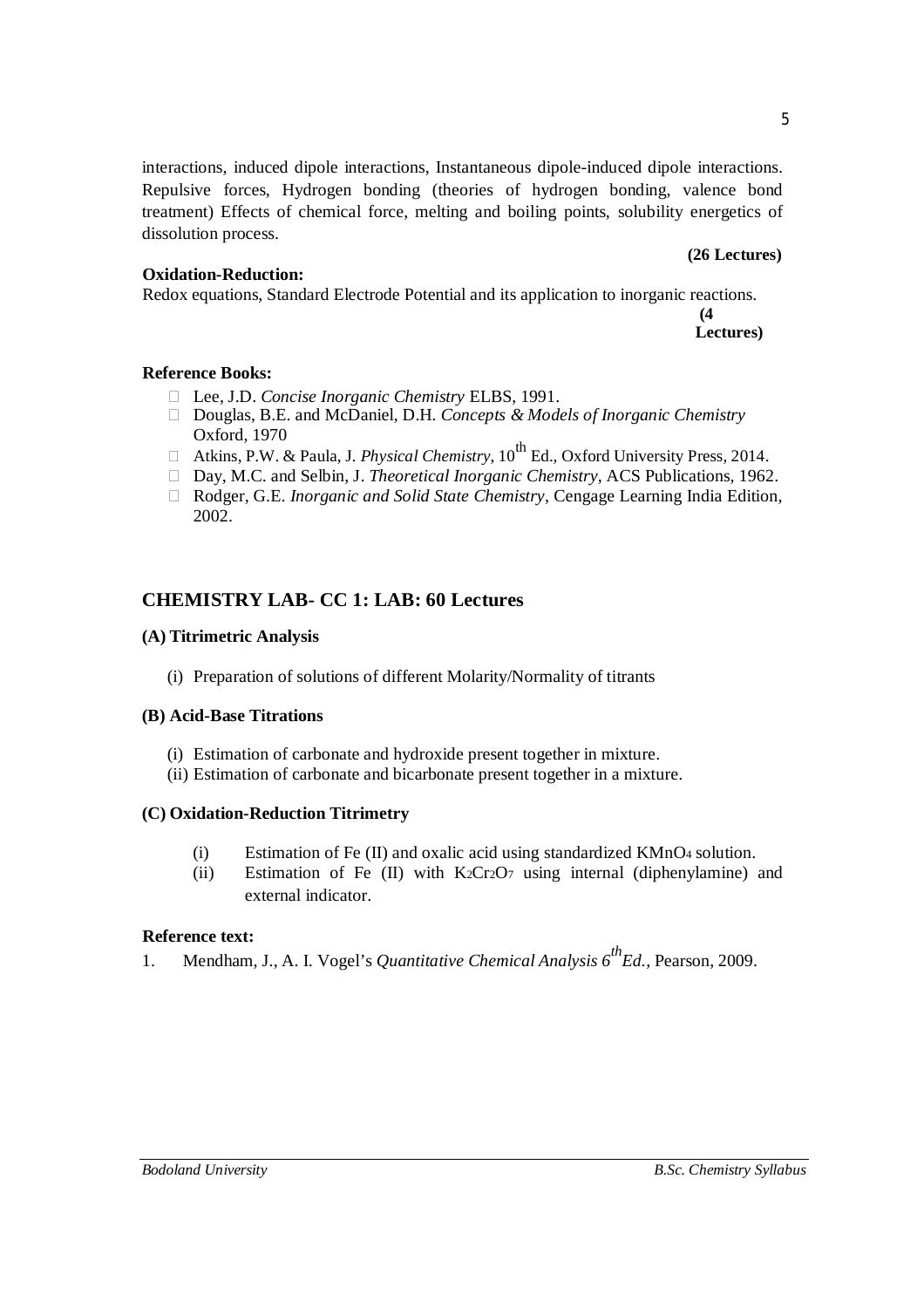# **CHEMISTRY–CC 2: PHYSICAL CHEMISTRY-I (Credits: Theory-04, Practicals-02) Theory: 60 Lectures**

#### **Gaseous stat**e:

Kinetic molecular model of a gas: postulates and derivation of the kinetic gas equation; collision frequency; collision diameter; mean free path and viscosity of gases, including their temperature and pressure dependence, relation between mean free path and coefficient of viscosity, calculation of σ from η; variation of viscosity with temperature and pressure.

Maxwell distribution and its use in evaluating molecular velocities (average, root mean square and most probable) and average kinetic energy.

Behaviour of real gases: Deviations from ideal gas behaviour, compressibility factor, *Z*, and its variation with pressure for different gases. Causes of deviation from ideal behaviour. van der Waals equation of state, its derivation and application in explaining real gas behaviour, critical state, relation between critical constants and van der Waals constants, law of corresponding states. **(18 Lectures)**

#### **Liquid state:**

Physical properties of liquids; vapour pressure, surface tension and coefficient of viscosity, and their determination. Effect of addition of various solutes on surface tension and viscosity. **(6 Lectures)**

#### **Solid state:**

Nature of the solid state, law of constancy of interfacial angles, law of rational indices, Miller indices, elementary ideas of symmetry, symmetry elements and symmetry operations, qualitative idea of point and space groups, seven crystal systems and fourteen Bravais lattices; X-ray diffraction, Bragg's law, a simple account of rotating crystal method Glasses and liquid crystals. **(16**) (16 **Lectures)**

#### **Ionic equilibria:**

Strong, moderate and weak electrolytes, degree of ionization, factors affecting degree of ionization, ionization constant and ionic product of water. Ionization of weak acids and bases, pH scale, common ion effect; dissociation constants of mono-, acids (exact treatment).

Salt hydrolysis-calculation of hydrolysis constant, degree of hydrolysis and pH for different salts. Buffer solutions; derivation of Henderson equation and its applications; buffer capacity, buffer range, buffer action.

Solubility and solubility product of sparingly soluble salts – applications of solubility product principle. Theory of acid–base indicators; selection of indicators and their limitations. **(20 Lectures)**

#### **Reference Books:**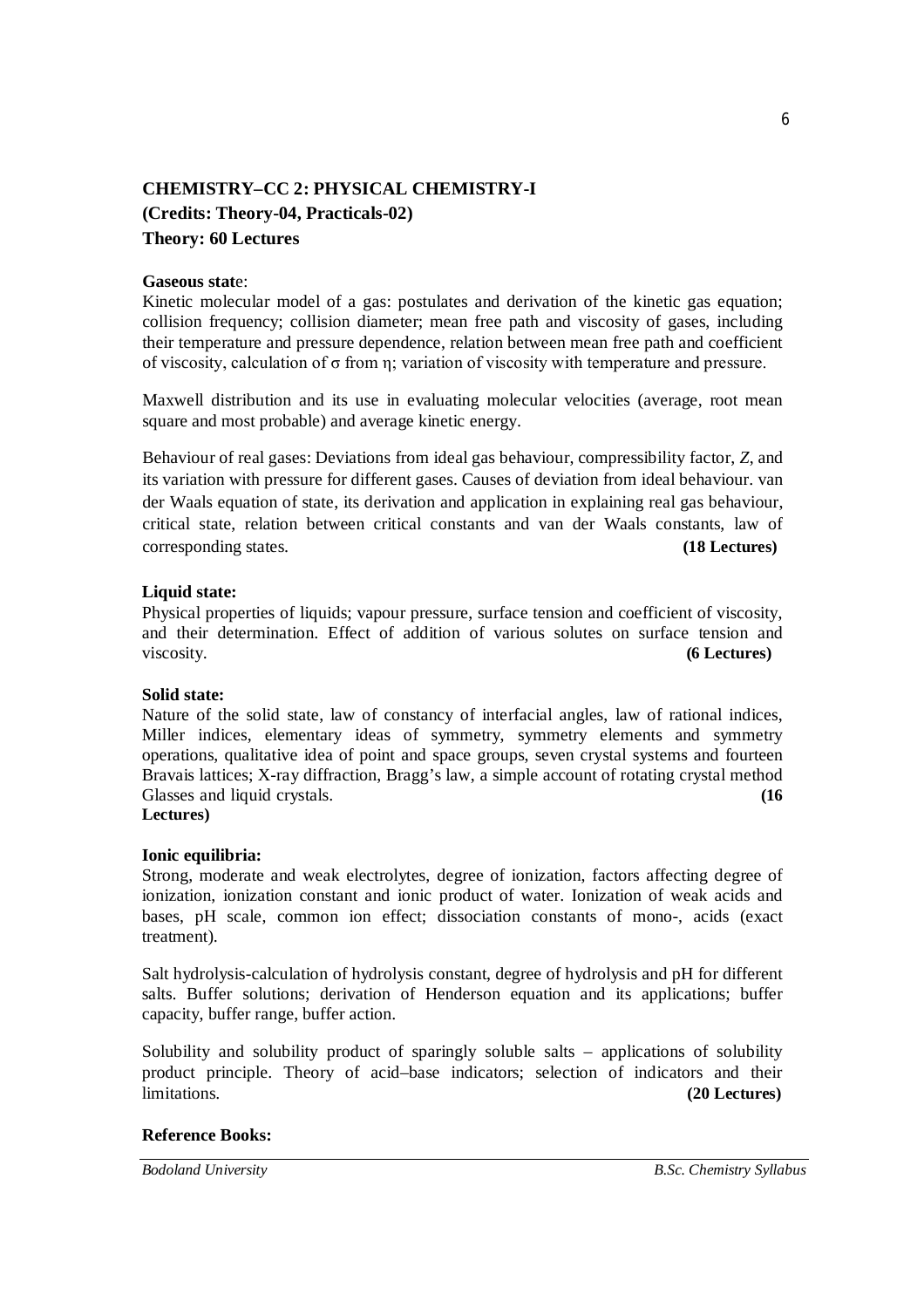- Atkins, P. W. & Paula, J. de *Atkin's Physical Chemistry*  $10^{th}$  Ed., Oxford University Press (2014).
- □ Ball, D. W. *Physical Chemistry* Thomson Press, India (2007).
- $\Box$  Ban, B. W. *Physical Chemistry* 4<sup>th</sup> Ed. Narosa (2004).
- Mortimer, R. G. *Physical Chemistry* 3 rd Ed. Elsevier: NOIDA, UP (2009).
- □ Engel, T. & Reid, P. *Physical Chemistry* 3<sup>rd</sup> Ed. Pearson (2013).

# **CHEMISTRY LAB-CC 2 LAB: 60 Lectures**

- 1. **Surface tension measurements.** 
	- a. Determine the surface tension by drop number method.
- 2. **Viscosity measurement using Ostwald's viscometer**.
	- a. Determination of viscosity of aqueous solutions of (ii) ethanol and (iii) sugar at room temperature.
	- b. Study the variation of viscosity of sucrose solution with the concentration of solute.

#### **3. pH metry**

- a. Study the effect on pH of addition of HCl/NaOH to solutions of acetic acid, sodium acetate and their mixtures.
- b. pH metric titration of (i) strong acid vs. strong base, (ii) weak acid vs. strong base.

#### **Reference Books**

- Khosla, B. D.; Garg, V. C. &Gulati, A. *Senior Practical Physical Chemistry,* R. Chand & Co.: New Delhi (2011).
- □ Garland, C. W.; Nibler, J. W. & Shoemaker, D. P. *Experiments in Physical Chemistry8<sup>th</sup> Ed.*; McGraw-Hill: New York (2003).
- Halpern, A. M. & McBane, G. C. *Experimental Physical Chemistry 3rdEd.;* W.H. Freeman & Co.: New York (2003).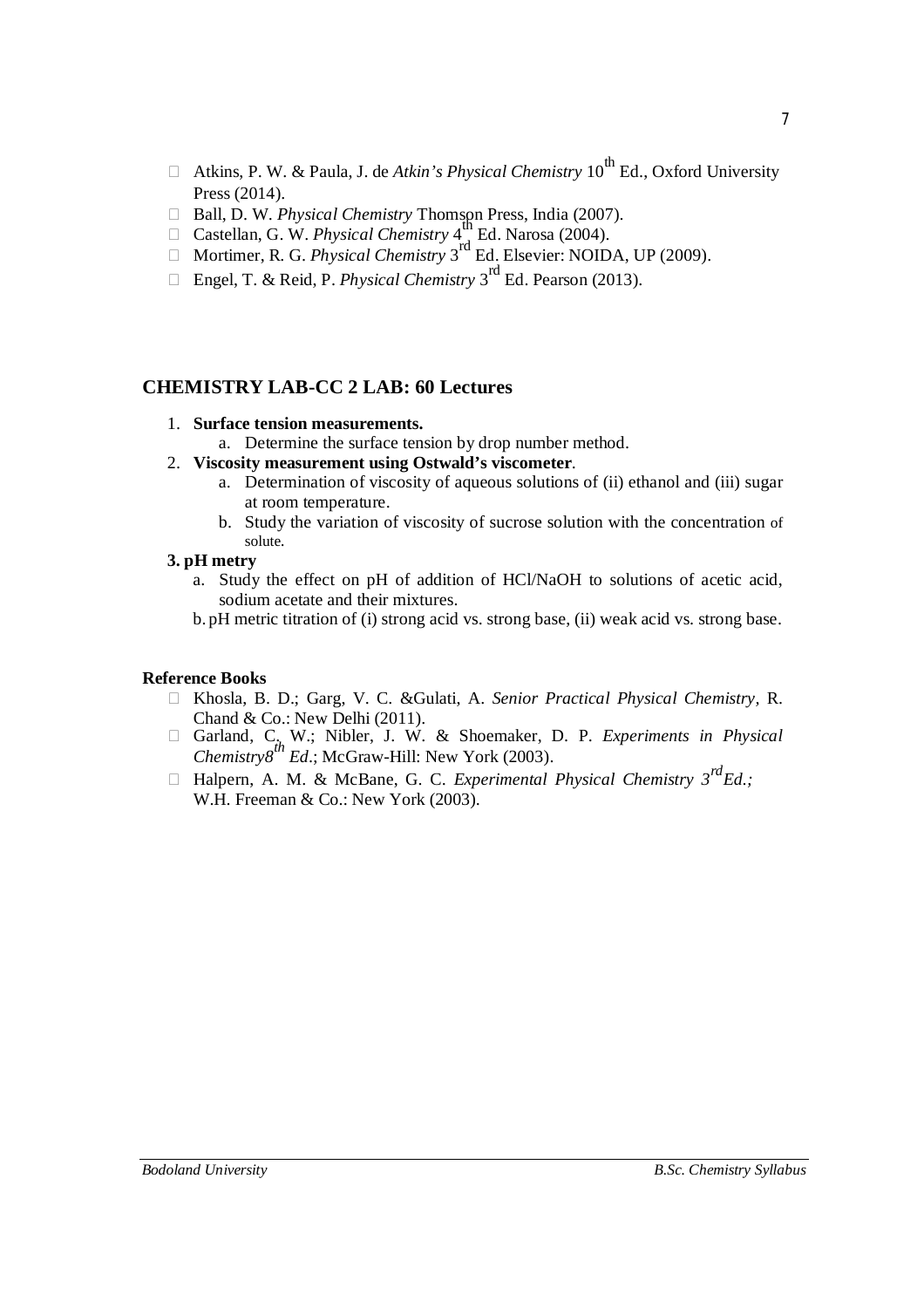# **Generic Elective Papers for other Departments/Disciplines (GE-1) (Credit: 06 each)**

# **GE-1: Chemistry-1 (***ATOMIC STRUCTURE, BONDING, GENERAL ORGANIC CHEMISTRY & ALIPHATIC HYDROCARBONS***) (Credits: Theory-04, Practicals-02) Theory: 60 Lectures**

#### *Section A: Inorganic Chemistry-1* **(30 Periods)**

**Atomic Structure:** *Review of: Bohr's theory and its limitations, dual behaviour of matter and radiation, de Broglie's relation, Heisenberg Uncertainty principle. Hydrogen atom spectra. Need of a new approach to Atomic structure.*

What is Quantum mechanics? Time independent Schrodinger equation and meaning of various terms in it. Significance of  $\psi$  and  $\psi^2$ , Schrödinger equation for hydrogen atom. Significance of quantum numbers, orbital angular momentum and quantum numbers *mi* and *ms*. Shapes of *s*, *p* and *d* atomic orbitals, nodal planes. Discovery of spin, spin quantum number (*s*) and magnetic spin quantum number (*ms*).

Rules for filling electrons in various orbitals, Electronic configurations of the atoms. Stability of half-filled and completely filled orbitals, concept of exchange energy.

**(14 Lectures)**

#### **Chemical Bonding and Molecular Structure**

*Ionic Bonding:* General characteristics of ionic bonding*.* Energy considerations in ionic bonding, lattice energy and solvation energy and their importance in the context of stability and solubility of ionic compounds. Statement of Born-Landé equation for calculation of lattice energy, Born-Haber cycle and its applications, polarizing power and polarizability. Fajan's rules, ionic character in covalent compounds, bond moment, dipole moment and percentage ionic character.

*Covalent bonding:* VB Approach: Shapes of some inorganic molecules and ions on the basis of VSEPR and hybridization with suitable examples of linear, trigonal planar, square planar, tetrahedral, trigonal bipyramidal and octahedral arrangements.

Concept of resonance and resonating structures in various inorganic and organic compounds. **(16 Lectures)**

#### *Section B: Organic Chemistry-1* **(30 Periods)**

#### **Fundamentals of Organic Chemistry**

Physical Effects, Electronic Displacements: Inductive Effect, Electromeric Effect, Resonance and Hyperconjugation. Cleavage of Bonds: Homolysis and Heterolysis. Structure, shape and reactivity of organic molecules: Nucleophiles and electrophiles. Reactive Intermediates: Carbocations, Carbanions and free radicals.

Aromaticity: Benzenoids and Hückel's rule.

#### **(8 Lectures)**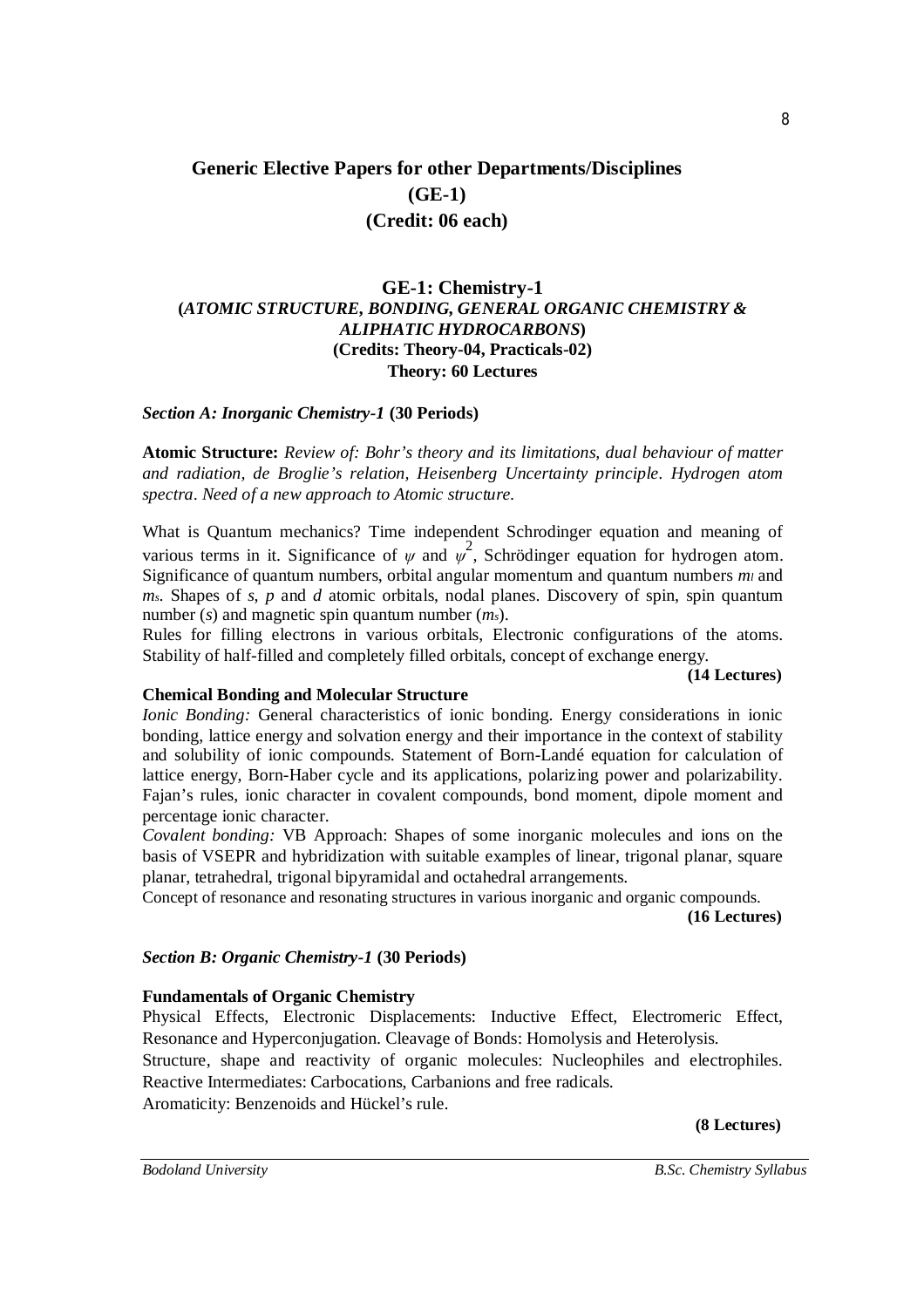#### **Stereochemistry**

Conformations with respect to ethane, butane and cyclohexane. Interconversion of Wedge Formula, Newmann, Sawhorse and Fischer representations. Concept of chirality (upto two carbon atoms). Threo and erythro; D and L; *cis*-*trans* nomenclature; CIP Rules: R/S (for upto 2 chiral carbon atoms) and  $E/Z$  Nomenclature (for upto two C=C systems).

#### **(10 Lectures)**

#### **Aliphatic Hydrocarbons**

Functional group approach for the following reactions (preparations & reactions) to be studied in context to their structure.

**Alkanes:** (Upto 5 Carbons). *Preparation:* Catalytic hydrogenation, Wurtz reaction, Kolbe's synthesis, from Grignard reagent. *Reactions:* Free radical Substitution: Halogenation.

**Alkenes:** (Upto 5 Carbons) *Preparation:* Elimination reactions: Dehydration of alkenes and dehydrohalogenation of alkyl halides (Saytzeff's rule); *Reactions:* cis-addition (alk. KMnO4) and trans-addition (bromine), Addition of HX (Markownikoff's and anti-Markownikoff's addition), Hydration, Ozonolysis, Hydroboration-oxidation.

**Alkynes**: (Upto 5 Carbons) *Preparation:* Acetylene from CaC2and conversion into higher alkynes; by dehalogenation of tetra halides and dehydrohalogenation of vicinal-dihalides.

**(12 Lectures)**

#### **Reference Books:**

- Lee, J.D. *Concise Inorganic Chemistry* ELBS, 1991.
- □ Cotton, F.A., Wilkinson, G. & Gaus, P.L. *Basic Inorganic Chemistry*, 3<sup>rd</sup> ed., Wiley.
- Douglas, B.E., McDaniel, D.H. & Alexander, J.J. *Concepts and Models in Inorganic Chemistry*, John Wiley & Sons.
- Huheey, J.E., Keiter, E.A., Keiter, R.L. & Medhi, O.K. *Inorganic Chemistry: Principles of Structure and Reactivity*, Pearson Education India, 2006.
- Graham Solomon, T.W., Fryhle, C.B. & Dnyder, S.A. *Organic Chemistry,* John Wiley & Sons (2014).
- $\Box$  McMurry, J.E. *Fundamentals of Organic Chemistry*,  $7^{\text{th}}$  Ed. Cengage Learning India Edition, 2013.
- Sykes, P. *A Guidebook to Mechanism in Organic Chemistry,* Orient Longman, New Delhi (1988).
- Eliel, E.L. *Stereochemistry of Carbon Compounds*, Tata McGraw Hill education, 2000.
- □ Finar, I.L. *Organic Chemistry* (Vol. I & II), E.L.B.S.
- Morrison, R.T. & Boyd, R.N. *Organic Chemistry*, Pearson, 2010.
- Bahl, A. & Bahl, B.S. *Advanced Organic Chemistry,* S. Chand, 2010.